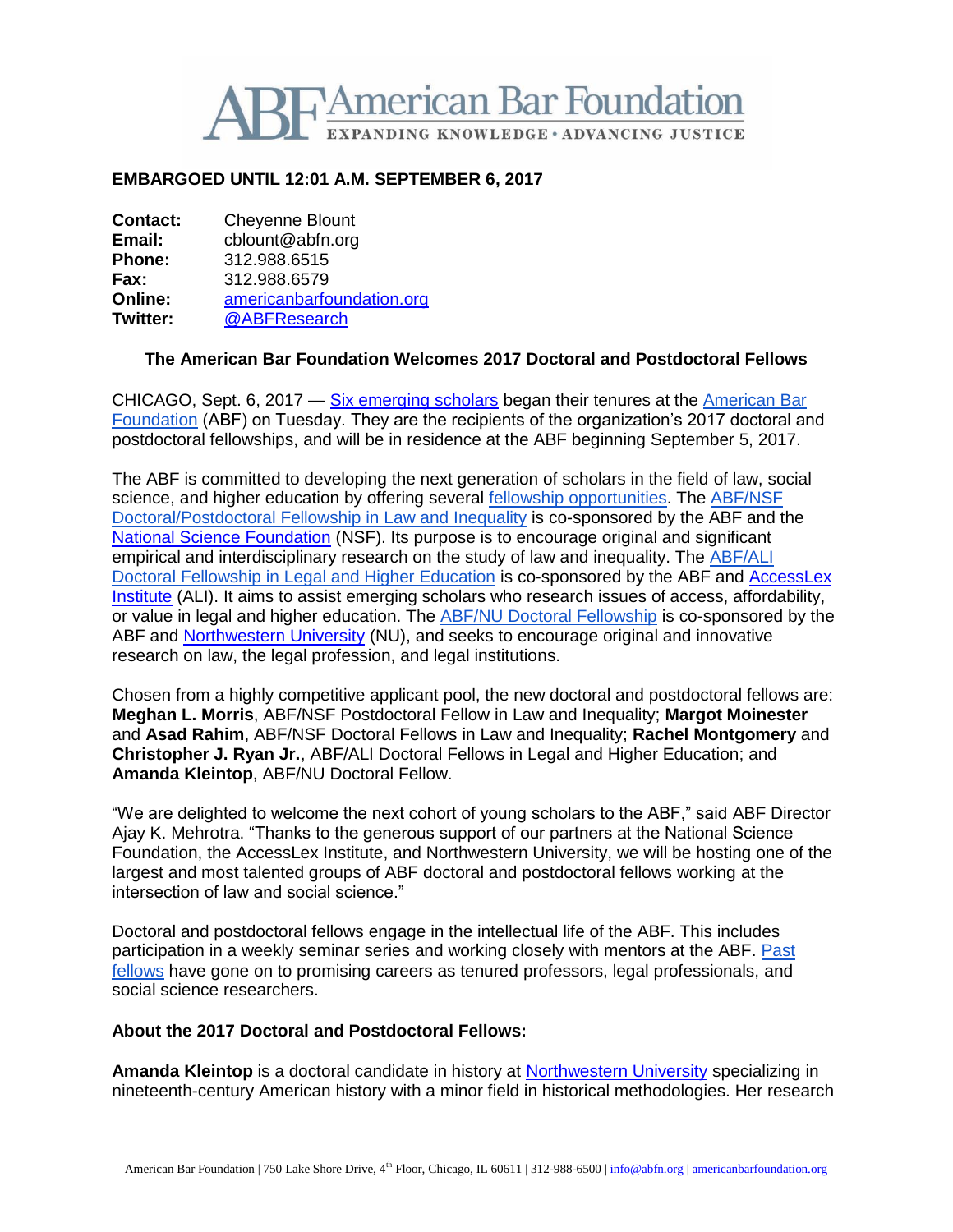

interests include the U.S. South, slavery, the Civil War, and emancipation in the Atlantic World. Kleintop's dissertation, "The Terms of Emancipation: Conflicts over Debts for the Value of Slaves from 1862-1875," explores the political consequences of white southerners' attempts to profit from what they believed was their right to own property in humans by claiming compensation for their freed slaves from the federal government and relief from their debts for the value of slaves. Using original historiographical research, Kleintop's research reveals the contradictory and shifting legal, political, and ideological conception of what was possible as 4 million enslaved people transitioned from "property" to citizens.

**Margot Moinester** is a doctoral candidate in sociology at [Harvard University.](http://www.harvard.edu/) Her research interests include immigration, health inequalities, and crime and punishment. Moinester's dissertation, "Detain and Deport: Growth and Inequality in American Immigration Enforcement," charts the unprecedented expansion of the immigration enforcement system in the United States over the past several decades. Her research investigates how and why immigration apprehensions, detentions, and deportations vary between demographic groups and across the elaborate jurisdictional landscape of the United States. It includes an analysis of immigration court proceedings since 1951 and immigration detention records since 1999, as well as interviews with immigration attorneys, advocates, enforcement officers and judges across the country.

**Rachel Montgomery** is a doctoral candidate in higher education at [Pennsylvania State](http://www.psu.edu/)  [University.](http://www.psu.edu/) Her research centers on the study of leaders and leadership in higher education. Specifically, it focuses on change processes and governance strategies employed in varied higher education contexts (e.g., law schools, professional education, liberal arts colleges). Montgomery's dissertation examines the concept of "administrative co-leadership" through an in-depth analysis of its implementation in the form of co-deanships at several law schools across the country. She argues that the assessment of this approach's efficacy, or an alternative, must take into account the broader organizational challenges and strains leaders face. Her work is qualitative and interdisciplinary in character and builds on the intersection points among literatures in higher education, industrial/organizational psychology, and business management.

**Meghan L. Morris** receives her doctorate in anthropology from the [University of Chicago](http://www.uchicago.edu/) in fall 2017. She is appointed to a three-year postdoctoral fellowship at the ABF. Her research examines the role of law in war and peacemaking, and draws on extensive ethnographic fieldwork and her ongoing work as a lawyer. Her dissertation, "Property in the Shadow of the Post-Conflict," is an interdisciplinary study examining how property can become understood as both the root of violent conflict and the key to peace. It explores this question through an ethnographic account of how the reordering of property is central to ongoing efforts to achieve a post-conflict era in Colombia.

**Asad Rahim** is a doctoral candidate in the [Jurisprudence and Social Policy Program](https://www.law.berkeley.edu/academics/doctoral-programs/jsp/) at [UC](https://www.law.berkeley.edu/)  [Berkeley School of Law.](https://www.law.berkeley.edu/) His dissertation, "From Equality to Diversity: The Diversity Rationale and the Construction of Racial Identity," is a rigorous and provocative examination of the ways that Black graduate students in prestigious universities experience diversity norms. His work pushes the legal justifications for diversity in higher education by comparing Black graduate students at two elite universities, one a historically Black institution. Rahim's research explores the subtle ways these students are trained to understand what kinds of questions, modes of